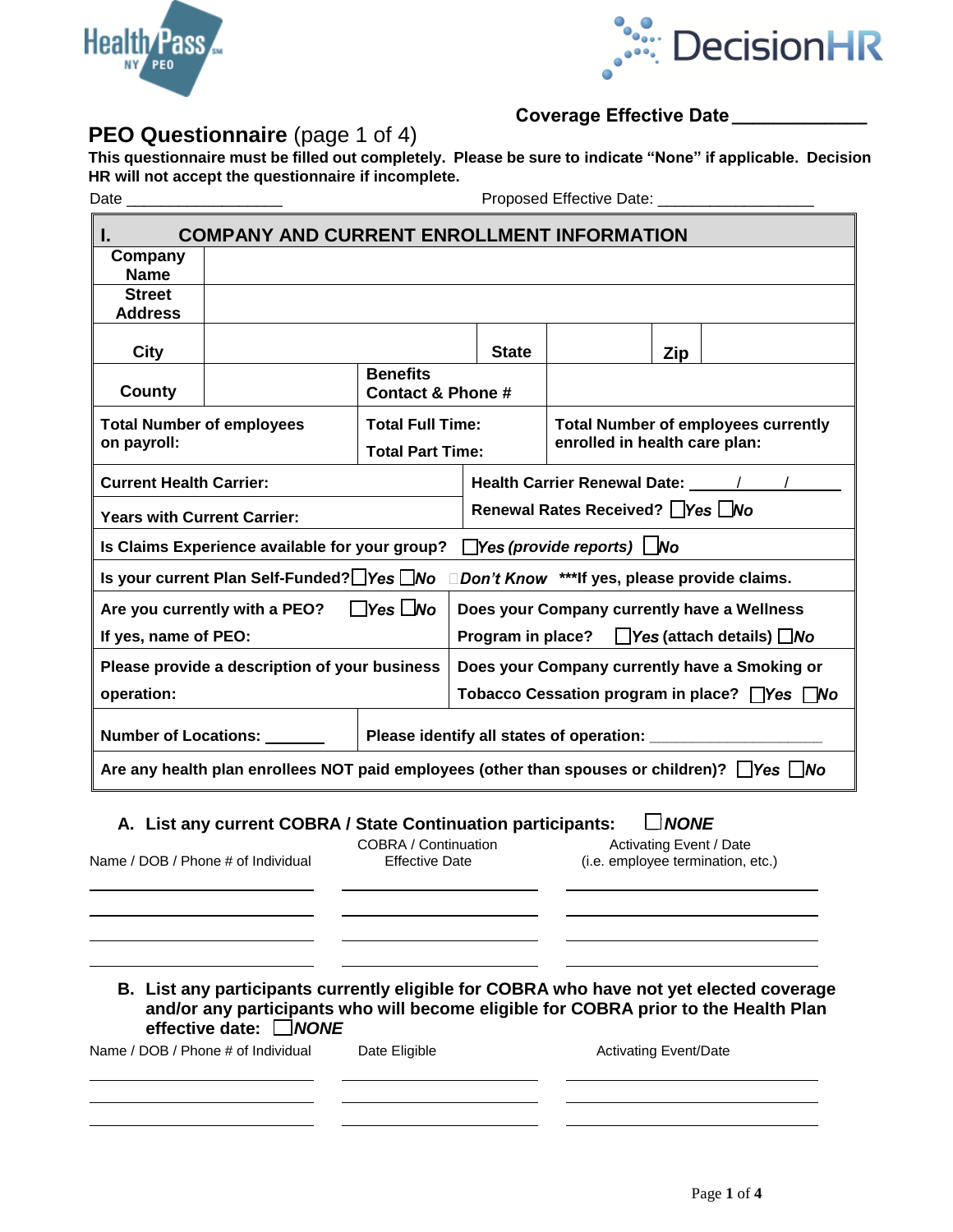# **PEO Questionnaire** (page 2 of 4)

### **II. CURRENT HEALTH PLAN EMPLOYER CONTRIBUTION INFORMATION** *(Does your company have more than one Contribution Level? If so, please list each separately)*

|                                       | Employee<br>Onlv | $Emplovee +$<br>Spouse | $Emplovee +$<br>Child | Family |
|---------------------------------------|------------------|------------------------|-----------------------|--------|
| Company Contribution Levels (\$ or %) |                  |                        |                       |        |
| Company Contribution Levels (\$ or %) |                  |                        |                       |        |

| III. RATE HISTORY & PLAN DESIGN DETAILS (include the 3 most elected plans) |   |                                             |                                                 |                                                |  |  |  |
|----------------------------------------------------------------------------|---|---------------------------------------------|-------------------------------------------------|------------------------------------------------|--|--|--|
| Plan 1<br>Name:                                                            |   | # Enrolled Renewal Rates<br>(eff. $1 - 1$ ) | <b>Current Rates</b><br>$(eff.$ $/$ $/$ $/$ $)$ | HMO<br><b>HDHP</b><br><b>PPO</b><br><b>POS</b> |  |  |  |
| <b>Enrollment</b>                                                          |   | <b>Premium Rates or Total Premiums</b>      |                                                 | <b>Plan Design Details</b>                     |  |  |  |
| <b>Employee Only</b>                                                       | # | \$                                          | \$                                              | Annual Deductible \$                           |  |  |  |
| Employee + Spouse                                                          | # | \$                                          |                                                 | Co-Insurance<br>%                              |  |  |  |
| Employee + Child(ren) $ #$                                                 |   | \$                                          |                                                 | Out of-Pocket Max\$<br>(excluding ded.)        |  |  |  |
| Employee + Family                                                          | # | \$                                          |                                                 | PCP Copay<br><b>Prescription Drugs</b>         |  |  |  |

| <b>Plan 2</b><br>Name:     |   | # Enrolled Renewal Rates<br>(eff. $1 - 1$ ) | <b>Current Rates</b><br>$(eff.$ $/$ $/$ $)$ | <b>HMO</b><br>HDHP<br><b>PPO</b><br>$\vert$   POS |
|----------------------------|---|---------------------------------------------|---------------------------------------------|---------------------------------------------------|
| <b>Enrollment</b>          |   | <b>Premium Rates or Total Premiums</b>      |                                             | <b>Plan Design Details</b>                        |
| <b>Employee Only</b>       | # | \$                                          | \$                                          | Annual Deductible \$                              |
| Employee + Spouse          | # | \$                                          | \$                                          | $\%$<br>Co-Insurance                              |
| Employee + Child(ren) $ #$ |   | \$                                          | \$                                          | Out of-Pocket Max\$<br>(excluding ded.)           |
| Employee + Family          | # | \$                                          | \$                                          | PCP Copay<br><b>Prescription Drugs</b>            |

| Plan 3<br>Name:                 |   | # Enrolled Renewal Rates<br>$ $ (eff. $ $ $ $ $ $ $ $ $ $ $ $ | <b>Current Rates</b><br>$(eff.$ $/$ $/$ $)$ | <b>HMO</b><br><b>PPO</b><br><b>HDHP</b><br>$\Box$ POS |
|---------------------------------|---|---------------------------------------------------------------|---------------------------------------------|-------------------------------------------------------|
| <b>Enrollment</b>               |   | <b>Premium Rates or Total Premiums</b>                        |                                             | <b>Plan Design Details</b>                            |
| <b>Employee Only</b>            | # | \$                                                            |                                             | Annual Deductible \$                                  |
| Employee + Spouse               | # | \$                                                            | \$                                          | Co-Insurance<br>%                                     |
| Employee + Child(ren) $\mid \#$ |   | \$                                                            | \$                                          | Out of-Pocket Max\$<br>(excluding ded.)               |
| Employee + Family               | # | \$                                                            |                                             | PCP Copay<br><b>Prescription Drugs_</b>               |

**Attach a copy of your benefit & billing summary for each plan and year listed above.**

**Include carrier claims report if available.**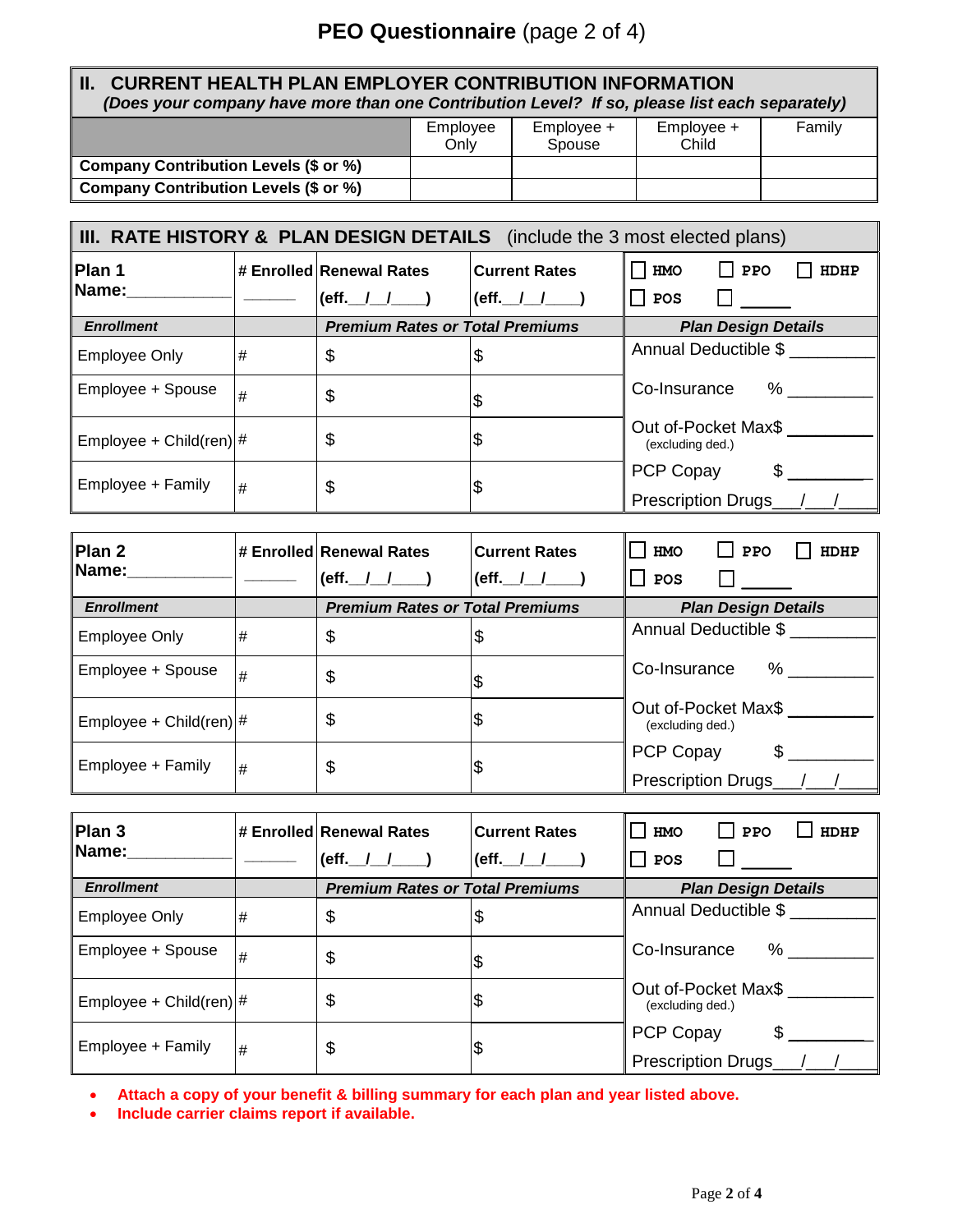## **PEO Questionnaire** (page 3 of 4)

**Next, please answer the following questions on behalf of your company to the best of your knowledge. This information will help determine if your group is best served by the implementation of a wellness program, as part of the Affordable Care Act.**

| IV. WELLNESS PROGRAM IMPACT APPRAISAL                                                                                                                                                                                                                                                                                                |                                                                                                                                                                                   |                              |                                                                                                            |                  |                      |                                                         |                             |  |
|--------------------------------------------------------------------------------------------------------------------------------------------------------------------------------------------------------------------------------------------------------------------------------------------------------------------------------------|-----------------------------------------------------------------------------------------------------------------------------------------------------------------------------------|------------------------------|------------------------------------------------------------------------------------------------------------|------------------|----------------------|---------------------------------------------------------|-----------------------------|--|
|                                                                                                                                                                                                                                                                                                                                      | A. Has anyone been treated for a serious illness, been hospitalized or had                                                                                                        |                              |                                                                                                            |                  |                      |                                                         | To the Best of My Knowledge |  |
|                                                                                                                                                                                                                                                                                                                                      |                                                                                                                                                                                   | surgery in the past 5 years? |                                                                                                            |                  | $\Box$ YES $\Box$ NO |                                                         |                             |  |
|                                                                                                                                                                                                                                                                                                                                      | B. Is anyone currently hospitalized, confined at home, incapacitated, confined<br>in a treatment facility, incapable of self-support because of physical or<br>mental disability? |                              |                                                                                                            |                  |                      |                                                         | $\Box$ YES $\Box$ NO        |  |
|                                                                                                                                                                                                                                                                                                                                      | C. Has anyone been advised that medical treatment, diagnostic testing, surgery<br>or hospitalization is necessary?<br>(If yes to any, please provide details in the table below.) |                              |                                                                                                            |                  |                      |                                                         | $\Box$ YES $\Box$ NO        |  |
| check all that apply:                                                                                                                                                                                                                                                                                                                |                                                                                                                                                                                   |                              | D. If anyone is currently being treated or been advised to seek treatment for any of the following, please |                  |                      |                                                         |                             |  |
| $\exists$ stroke<br><b>JAIDS or testing HIV Positive</b><br>⊥kidney disorder<br>arthritis<br>liver disease<br>mental illness<br>back disorder<br>]tumor<br>muscular disorder<br>cancer<br>diabetes<br>nervous system disorde<br>$\Box$ respiratory disease<br>heart disease<br>(For all checked boxes, please provide details below) |                                                                                                                                                                                   |                              |                                                                                                            |                  | transplants          | substance dependency<br>$\Box$ other serious conditions |                             |  |
| Name (Optional)                                                                                                                                                                                                                                                                                                                      | M/F                                                                                                                                                                               | Date of<br><b>Birth</b>      | Condition                                                                                                  | Date of<br>Onset | Last Date<br>Treated | Treatment/Drug                                          | Degree of<br>Recovery       |  |
|                                                                                                                                                                                                                                                                                                                                      |                                                                                                                                                                                   |                              |                                                                                                            |                  |                      |                                                         |                             |  |
|                                                                                                                                                                                                                                                                                                                                      |                                                                                                                                                                                   |                              |                                                                                                            |                  |                      |                                                         |                             |  |
|                                                                                                                                                                                                                                                                                                                                      |                                                                                                                                                                                   |                              |                                                                                                            |                  |                      |                                                         |                             |  |
|                                                                                                                                                                                                                                                                                                                                      |                                                                                                                                                                                   |                              |                                                                                                            |                  |                      |                                                         |                             |  |
|                                                                                                                                                                                                                                                                                                                                      |                                                                                                                                                                                   |                              |                                                                                                            |                  |                      |                                                         |                             |  |
|                                                                                                                                                                                                                                                                                                                                      |                                                                                                                                                                                   |                              |                                                                                                            |                  |                      |                                                         |                             |  |
|                                                                                                                                                                                                                                                                                                                                      |                                                                                                                                                                                   |                              |                                                                                                            |                  |                      |                                                         |                             |  |

#### **C. List any employees and/or dependents who are on the health plan that are disabled:**

**NONE**

Name Disability Disability Qualifying Event